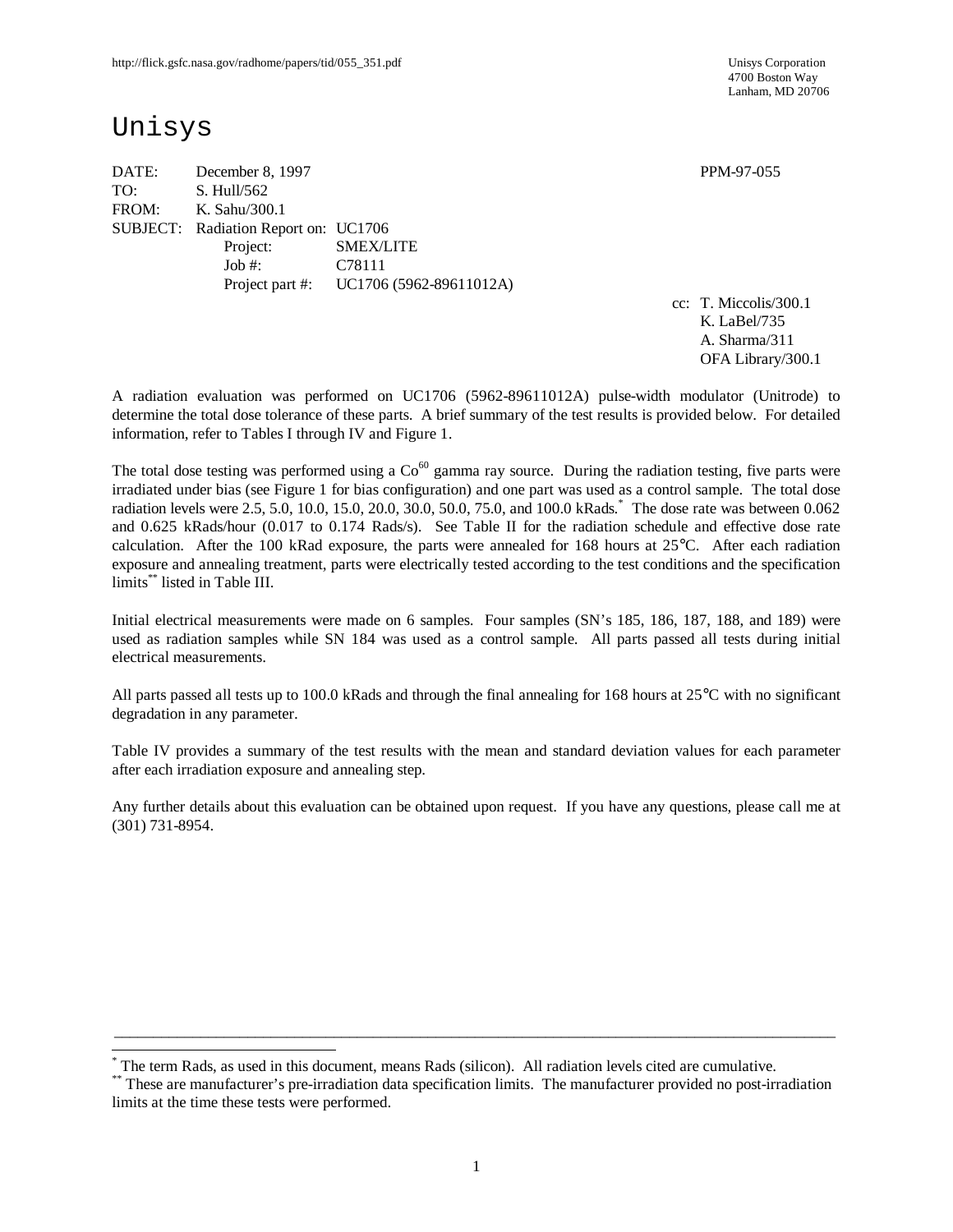#### ADVISORY ON THE USE OF THIS DOCUMENT

The information contained in this document has been developed solely for the purpose of providing general guidance to employees of the Goddard Space Flight Center (GSFC). This document may be distributed outside GSFC only as a courtesy to other government agencies and contractors. Any distribution of this document, or application or use of the information contained herein, is expressly conditional upon, and is subject to, the following understandings and limitations:

(a) The information was developed for general guidance only and is subject to change at any time;

(b) The information was developed under unique GSFC laboratory conditions that may differ substantially from outside conditions;

(c) GSFC does not warrant the accuracy of the information when applied or used under other than unique GSFC laboratory conditions;

(d) The information should not be construed as a representation of product performance by either GSFC or the manufacturer;

(e) Neither the United States government nor any person acting on behalf of the United States government assumes any liability resulting from the application or use of the information.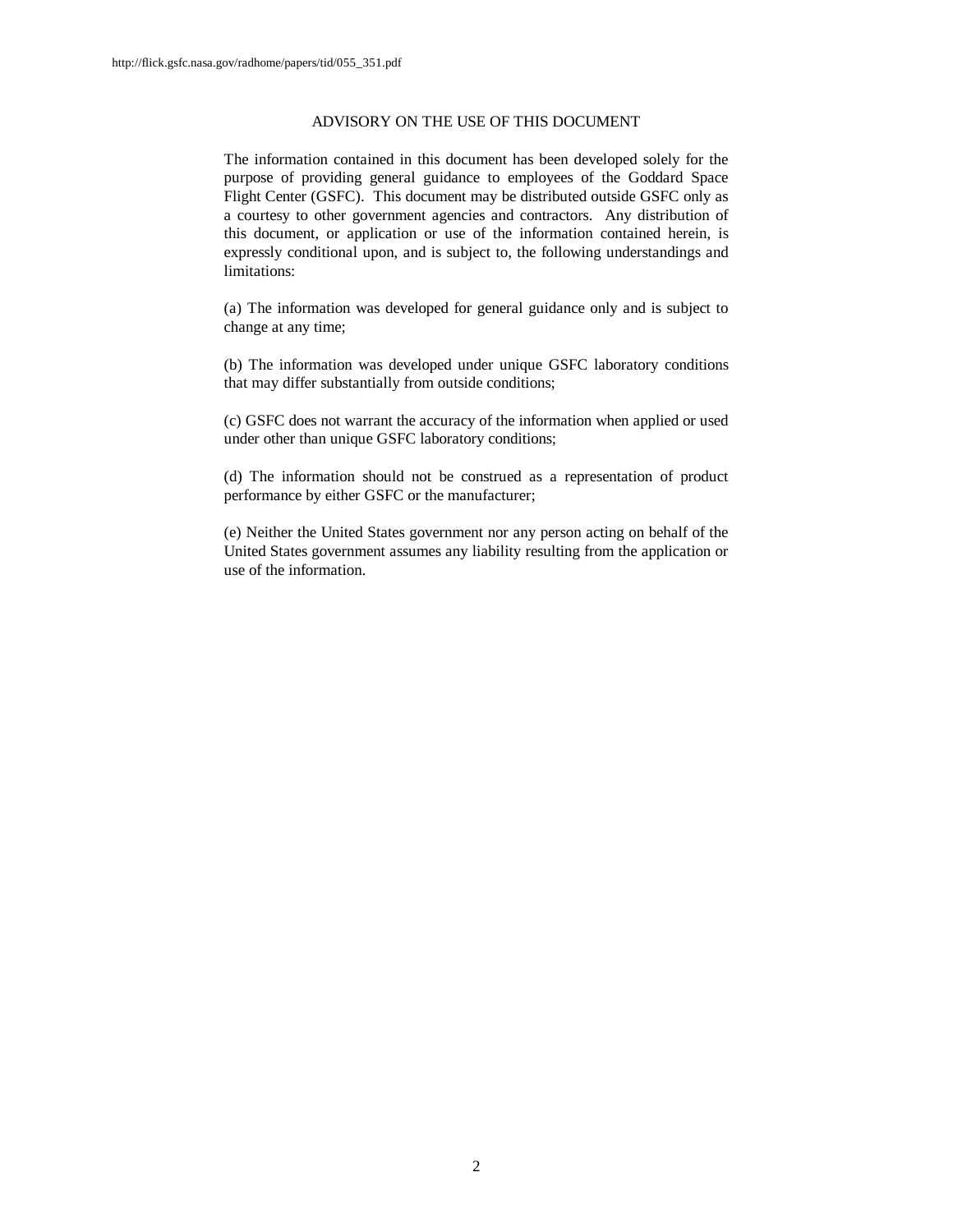

Figure 1. Radiation Bias Circuit for UC1706

Notes:

- 1.  $V_B = 5V \pm 0.5V$
- 2.  $V_C = V_{IN} = 20 VDC \pm 0.5 V$ .
- 3.  $V_D = 2.5V \pm 0.3V$ .
- 4. All  $R = 2k\Omega \pm 5\%, \frac{1}{4} W$ .
- 5.  $I_{20V} \leq 21.5 \text{mA}$  (for one DUT).
- 6.  $I_{5V} \leq 0.1 \text{mA}$  (for one DUT).
- 7.  $I_{2.5V} \leq 2.5 \text{mA}$  (for one DUT) for A output.
- 8.  $I_{2.5V} \leq 8.0 \text{mA}$  (for one DUT) for B output.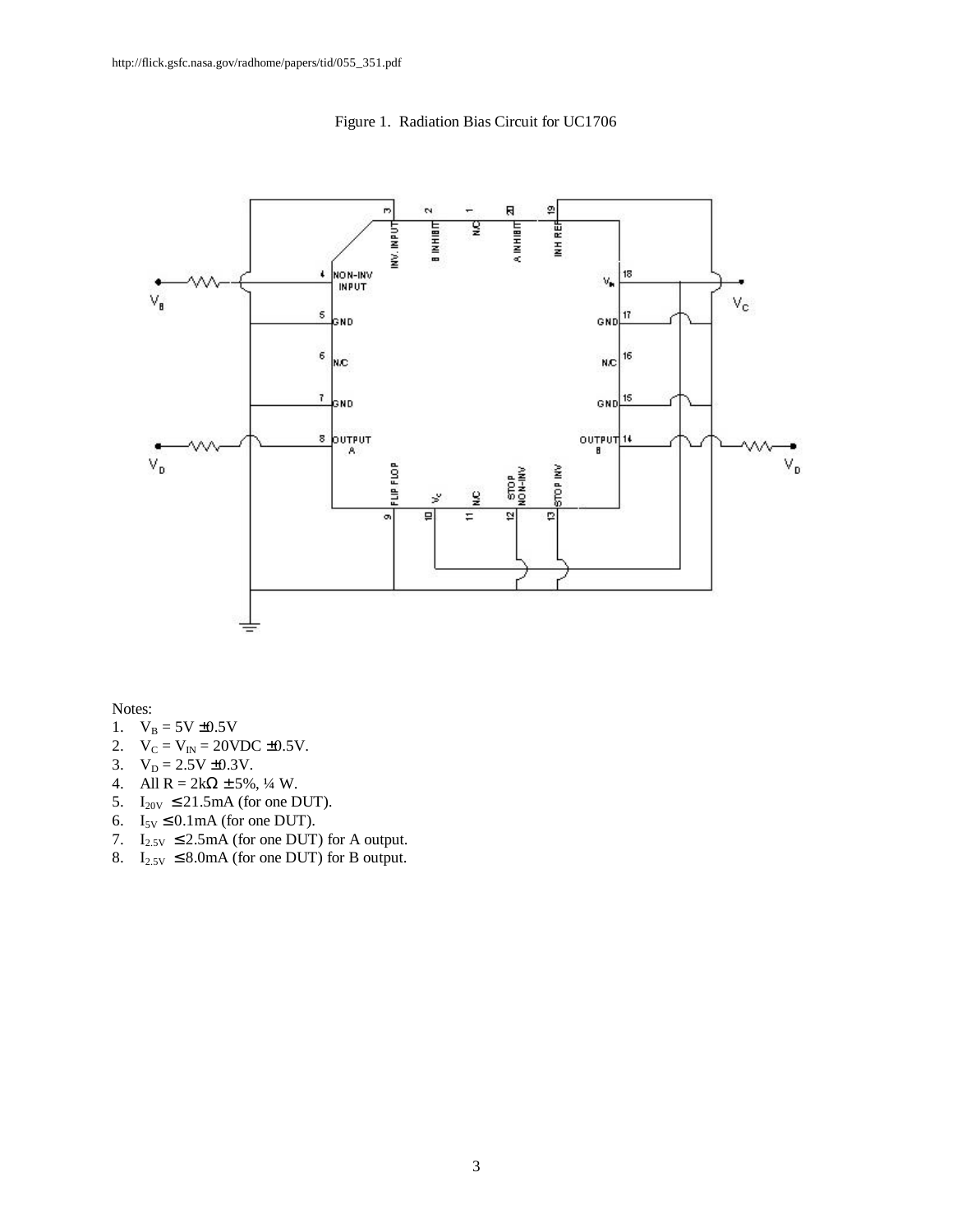| Generic Part Number:                        | UC1706                      |
|---------------------------------------------|-----------------------------|
| <b>SMEX/LITE Part Number</b>                | UC1706 (5962-89611012A)     |
| Charge Number:                              | C78111                      |
| Manufacturer:                               | Unitrode                    |
| Lot Date Code (LDC):                        | 9533                        |
| <b>Quantity Tested:</b>                     | 6                           |
| Serial Number of Control Sample:            | 184                         |
| <b>Serial Numbers of Radiation Samples:</b> | 185, 186, 187, 188, and 189 |
| Part Function:                              | Pulse-Width Modulator       |
| Part Technology:                            | Bipolar                     |
| Package Style:                              | 20 Pin LCC                  |
| Test Equipment:                             | A540                        |
| Test Engineer:                              | D. Davis                    |

### TABLE I. Part Information

• The manufacturer for this part guaranteed no radiation tolerance/hardness.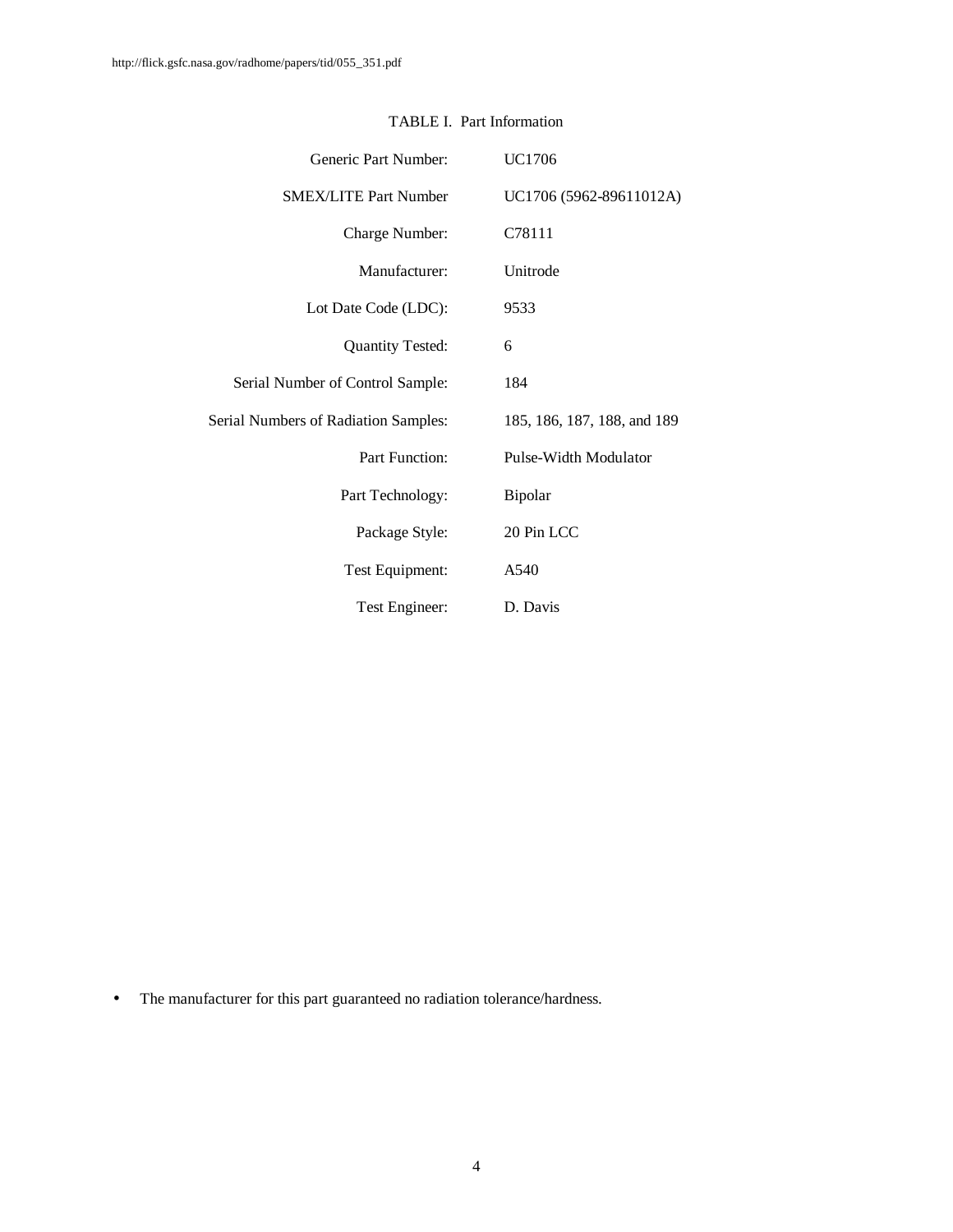| TABLE II. Radiation Schedule for UC1706 |  |
|-----------------------------------------|--|
|                                         |  |
|                                         |  |
|                                         |  |
|                                         |  |
|                                         |  |
|                                         |  |
|                                         |  |
|                                         |  |
|                                         |  |
|                                         |  |
|                                         |  |
|                                         |  |
|                                         |  |
|                                         |  |
|                                         |  |
|                                         |  |
|                                         |  |
|                                         |  |
|                                         |  |
|                                         |  |
|                                         |  |
|                                         |  |
|                                         |  |

Effective Dose Rate = 100,000 RADS/24 DAYS=166.7 RADS/HOUR=0.046 RADS/SEC The effective dose rate is lower than that of the individual radiation steps as it takes into account the time during testing.

PARTS WERE IRRADIATED AND ANNEALED UNDER BIAS, SEE FIGURE 1.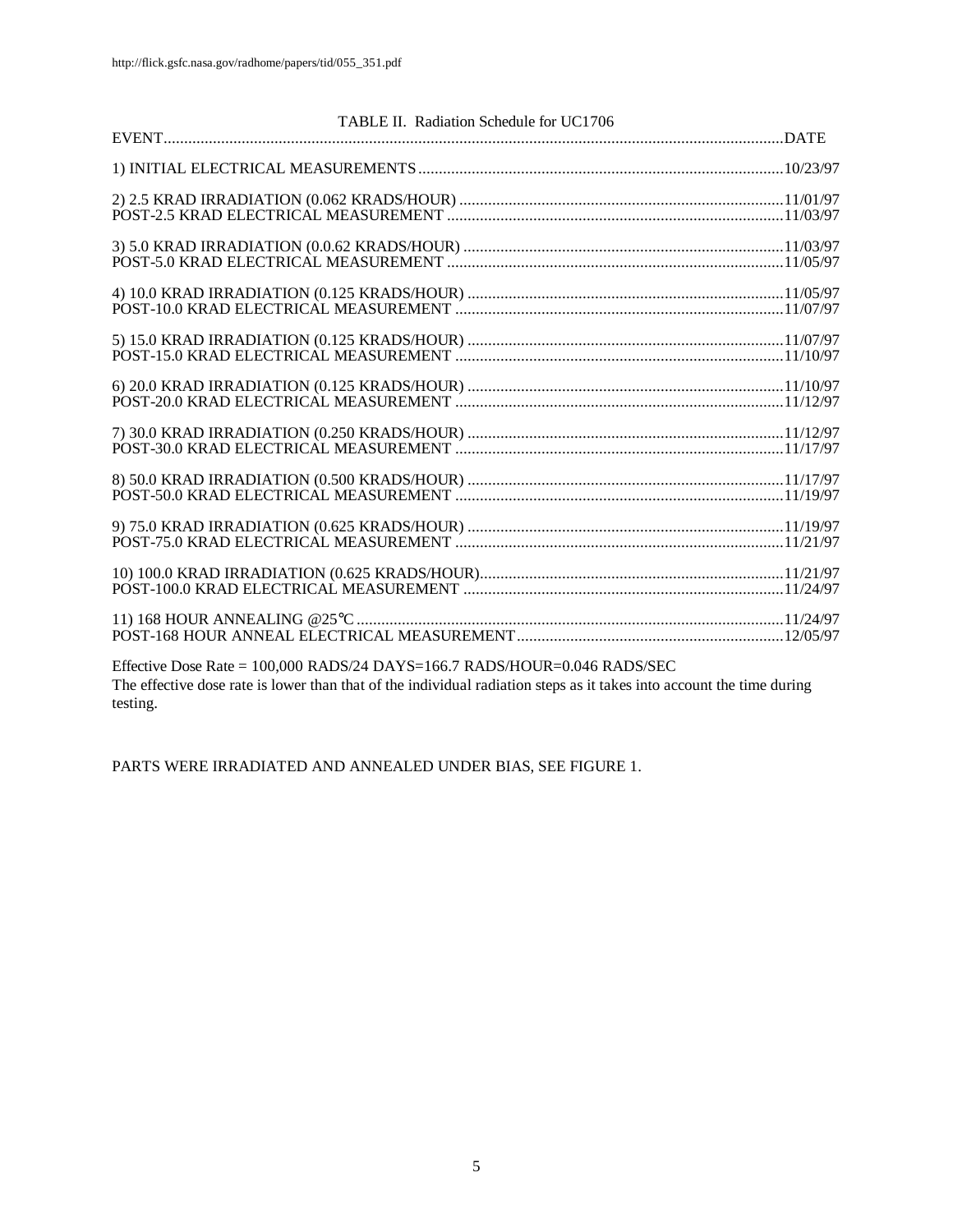| <b>Test</b>             |                  |                                                                   | Spec.      | Lim.        |
|-------------------------|------------------|-------------------------------------------------------------------|------------|-------------|
| #                       | <b>Parameter</b> | Units Test Conditions /2                                          | min        | max         |
| 1                       | ICC in           | $mA V_{IN} = 40V$                                                 |            | <b>10.0</b> |
| $\mathbf{2}$            | $ICC_{coll}$     | $mA V_C = 40V$ , outputs low                                      |            | 5.0         |
| 3                       | <b>IC</b> leak   | $mN_{\rm IO}=0V, V_{\rm C}=30V$                                   |            | <b>100</b>  |
| $\overline{\mathbf{4}}$ | V_input          | $mN = 0V$                                                         | $-1000$    |             |
| 5                       | <b>INV_Input</b> | <b>nn</b> Inverting input to output                               |            | 100         |
| 6                       | NI_Input         | <b>mA</b> Non-inverting input to output                           |            | <b>100</b>  |
| 7                       | inv t rise       | $_{\text{BS}} C_{\text{L}}=2.2$ nf, Inverting input to output     |            | 95.0        |
| 8                       | inv t fall       | $_{\text{BS}} C_{L} = 2.2$ nf, Inverting input to output          |            | 90.0        |
| 9                       | ni t rise        | $_{\text{NS}} C_{\text{L}}=2.2$ nf, non-inverting input to output |            | 95.0        |
| 10                      | ni t fall        | $_{\text{BS}} C_{\text{L}}=2.2$ nf, non-inverting input to output |            | 90.0        |
| 11                      | Analog_shutdown  | $mV$ OV $EV_{CM}$ £15V                                            | <b>100</b> | 170         |
| 12                      | I Inhibit A      | $mA$ $V_{REF} = 0V$                                               | $-20.0$    |             |
| 13                      | I Inhibit B      | $mN_{REF} = 0V$                                                   | $-20.0$    |             |

#### Table III. Electrical Characteristics of UC1706 /1 /3

Note:

1/ These are the manufacturer's non-irradiated data sheet specification limits. The manufacturer provided no postirradiation limits at the time the tests were performed.

 $2/V_{IN} = V_C = 20V$  unless otherwise noted.

3/ The functional performance of the parts is verified by the timing tests (#7-10). If the timing can be measured, then the part passes the functional test. If no timing measurement can be made, then the part has failed functionally.